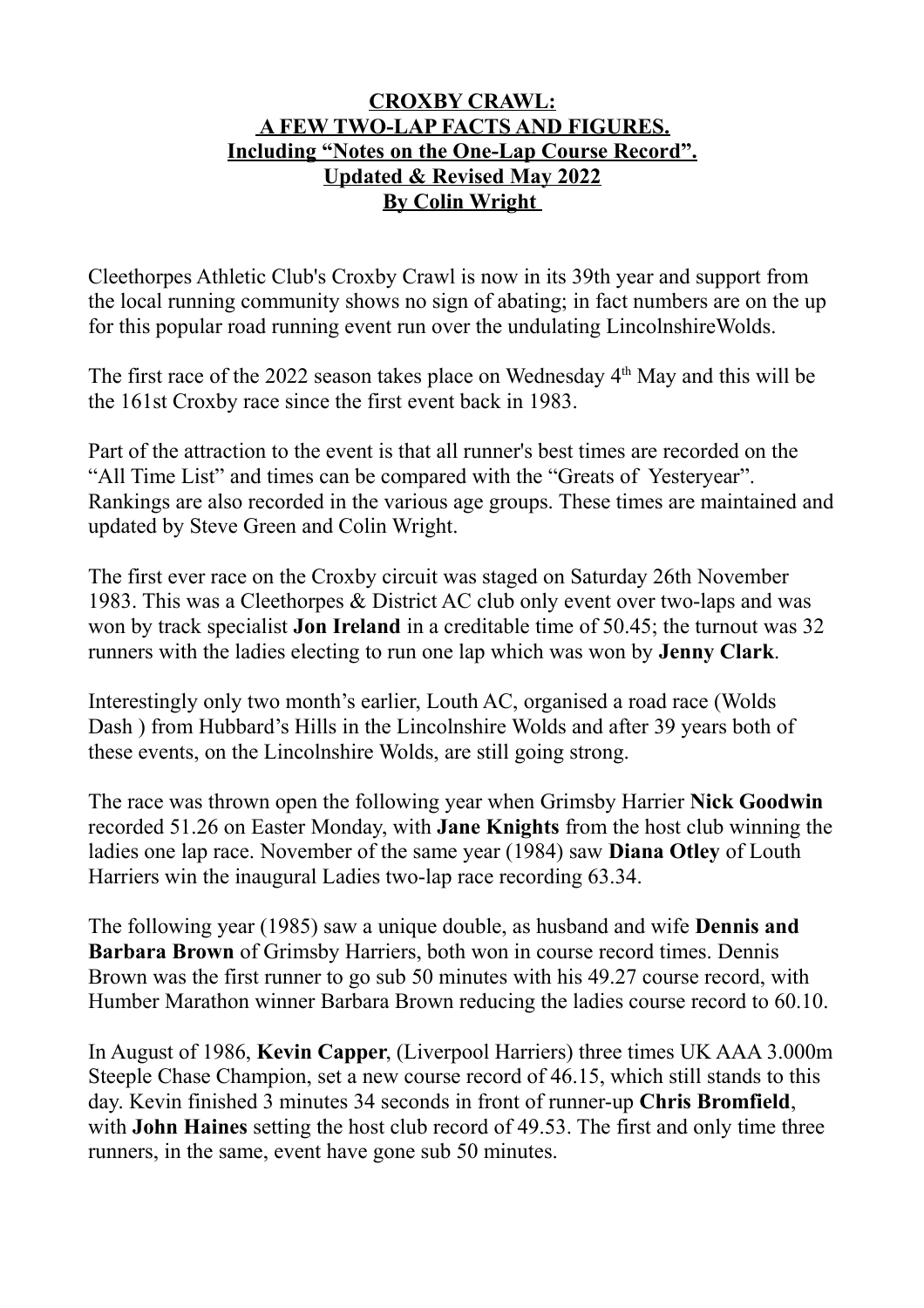Kevin Capper's opening lap during this 46.15 course record was clocked at 22.42; only 6 seconds shy of George Reynolds one-lap course record.

The current Ladies course record was set in 1992 when **Lisa Mawer,** then running for Cleethorpes & District AC, recorded 53.55, knocking 27 seconds off **Kim Bennett's** course record.

In 1999 **William Gristwood** of Ealing, Southall and Middlesex, was the first veteran to win the two-lap event, knocking 1 minute 24 seconds off **Alf Woods'** twelve year veterans course record: in fact veterans filled the first three places.

**Vanessa Aisthorpe** holder of the W35 course record is undoubtedly the most successful runner on the Croxby Circuit, winning the two-lap event no less than 15 times, with 11 of these in a row. This sequence runs from 1993 to 1998.

**Ian Chidwick** is the only runner to have won Croxby over three decades, his first win was in 1989 and his latest set in June 2000. He is the fifth fastest on the all-time list with 48.21 (1992) and has a record six two-lap wins to his credit.

In June of 2005 **Neil Farquharson** clocked 53.51, the fastest time by an unattached runner, not previously a member of an athletics club.

Since the sequence of 2 one lap and 2 two lap's started in 1987, only Vanessa Aisthorpe in 1997 had done the Grand Slam of winning all four events in one year. This was to change in 2010 when host club **Martin Formstone** also achieved this distinction made more worthy by the fact that since 2008 an additional one lap had been added to the calendar.

The youngest winners of the two-lap event are: **John Stephenson** when on 3rd June 1987 he recorded 48.57, aged 19 years 4 months and 14 days, and Diana Otley on 25th November 1984, when she recorded 63.34 aged 18 years 5 months 4 days.

In 2009 the  $100<sup>th</sup>$  race at Croxby attracted a record field of 168 runners. The previous record turnout was back in 1987 when 141 lined up for the start.

The record turnout for the two-lap race remained 97 from the 1987 event until July 2017 when 98 crossed the finish line. This was surpassed the following year when 102 took part, and to demonstrate the current popularity of Croxby that record was beaten when 108 took part in 2019.